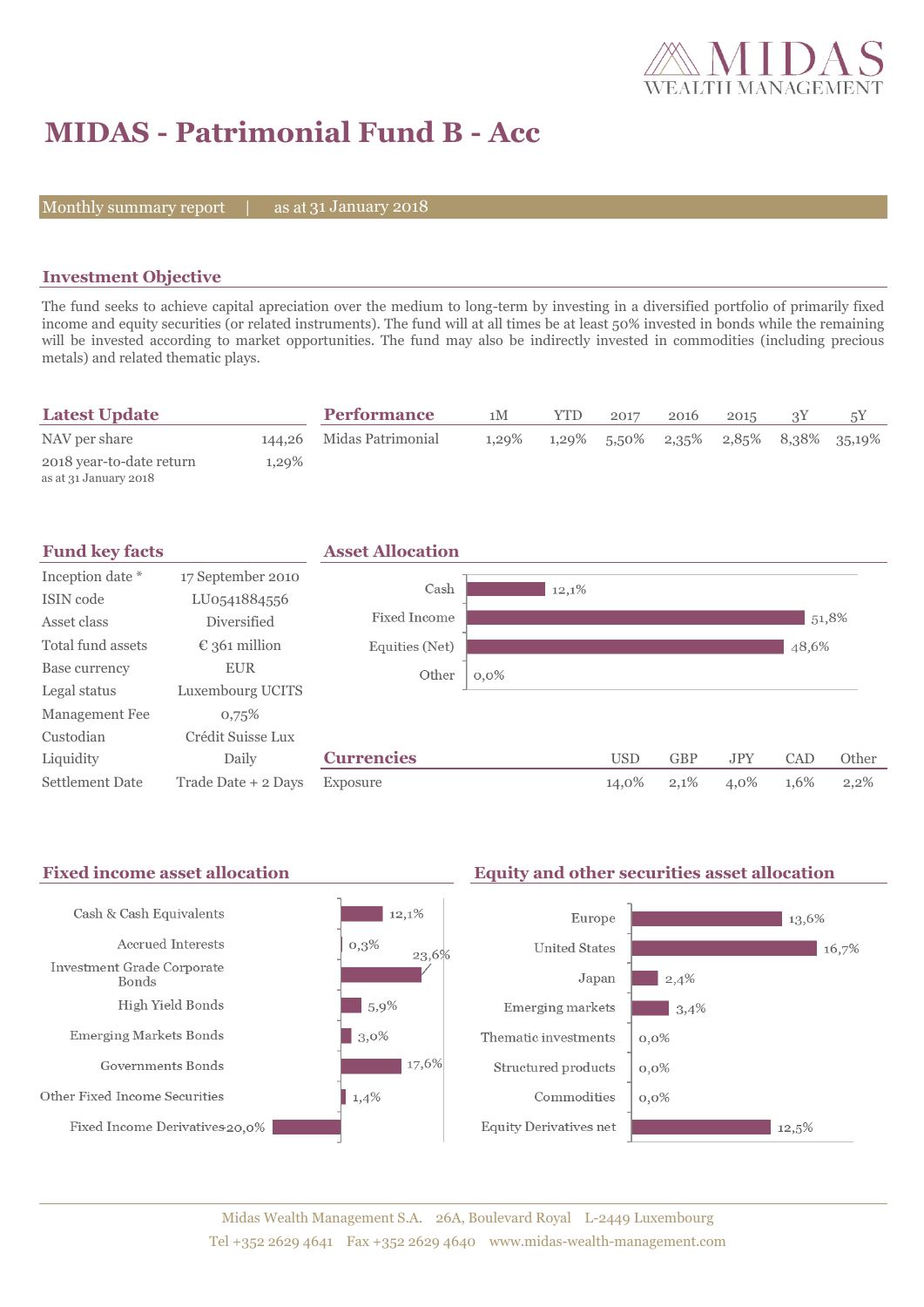

 $\Box$  34,4%

# **MIDAS - Patrimonial Fund B - Acc**

Monthly summary report | as at 31 January 2018

| Top 10 fixed income holdings            | <b>YTM</b> | Rating     | Weight  | <b>Fixed income rating breakdown</b> |
|-----------------------------------------|------------|------------|---------|--------------------------------------|
| DEUTSCHLAND REP : DBR 0 1/2 08/15/27    | 0,6%       | AAA        | 5,2%    |                                      |
| BTPS: BTPS 0.35 11/01/21                | 0,4%       | <b>BBB</b> | 3,6%    | AAA<br>10,9%                         |
| FRANCE O.A.T.: FRTR 0 1/2 05/25/25      | 0,5%       | AA         | $3,0\%$ | AA<br>6,4%                           |
| BTPS I/L: BTPS 0.1 05/15/22             | $0.9\%$    | <b>BBB</b> | $2,0\%$ | 4,0%<br>А                            |
| BOLLORE SA: BOLFP 2 01/25/22            | 1,1%       | <b>NR</b>  | 1,7%    | <b>BBB</b>                           |
| CELLNEX TELECOM : CLNXSM 27/8 04/1      | 2,4%       | $BB+$      | 1,7%    | <b>BB</b><br>8,4%                    |
| GAZPROMBANK: GPBRU 3.984 10/30/18       | 0,9%       | $BB+$      | 1,7%    | B<br>15,8%                           |
| ILIAD: ILDFP 1 1/2 10/14/24             | $1,5\%$    | <b>NR</b>  | 1,7%    | CCC<br>$0,0\%$                       |
| ICCREA BANCA SPA : ICCREA 1 1/2 10/11/2 | 1,7%       | BBB-       | 1,6%    | <b>NR</b>                            |
| SPAIN I/L BOND : SPGBEI 0.3 11/30/21    | 0,2%       | B          | $1,5\%$ | 20,0%                                |

| Top 10 equity holdings<br>Sector |                              | Weight  | <b>Equity sector breakdown</b> |                 |
|----------------------------------|------------------------------|---------|--------------------------------|-----------------|
| <b>CITIGROUP INC</b>             | Financials                   | $0,9\%$ | Consumer Discretionary         | 11,7%           |
| <b>JPMORGAN CHASE &amp; CO</b>   | Financials                   | $0,9\%$ | Consumer Staples               | 10,9%           |
| <b>BANK OF AMERICA CORP</b>      | Financials                   | 0,8%    | Energy                         | 7,9%            |
| AMAZON.COM INC                   | Consumer Discretionar 0,8%   |         | Financials                     | 19,2%           |
| ALPHABET INC-CL A                | Information Technolog 0,7%   |         | Health Care                    | 13,6%           |
| ING GROEP NV-CVA                 | Financials                   | 0,7%    | Information Technology         | 18,3%           |
| ABN AMRO GROUP NV-GDR W/I        | Financials                   | 0,7%    | Industrials<br>Materials       | 8,8%<br>$5,1\%$ |
| AXA SA                           | Financials                   | 0,7%    | Telecommunication              | $1.6\%$         |
| ALIBABA GROUP HOLDING-SP ADR     | <b>Information Technolog</b> | 0,7%    | Utilities                      | $1,0\%$         |
| <b>INTEL CORP</b>                | Information Technolog 0,7%   |         | Real Estate                    | $\perp 2,1\%$   |

### **Top 5 funds and other holdings**

| Nordea Stable Emerging Markets Equity | 2,7% |
|---------------------------------------|------|
| La Francaise Sub Debt                 | 2,5% |
| Amundi ETF TOPIX EUR Hedged           | 2,4% |
| MM Convertible Europe                 | 1.4% |